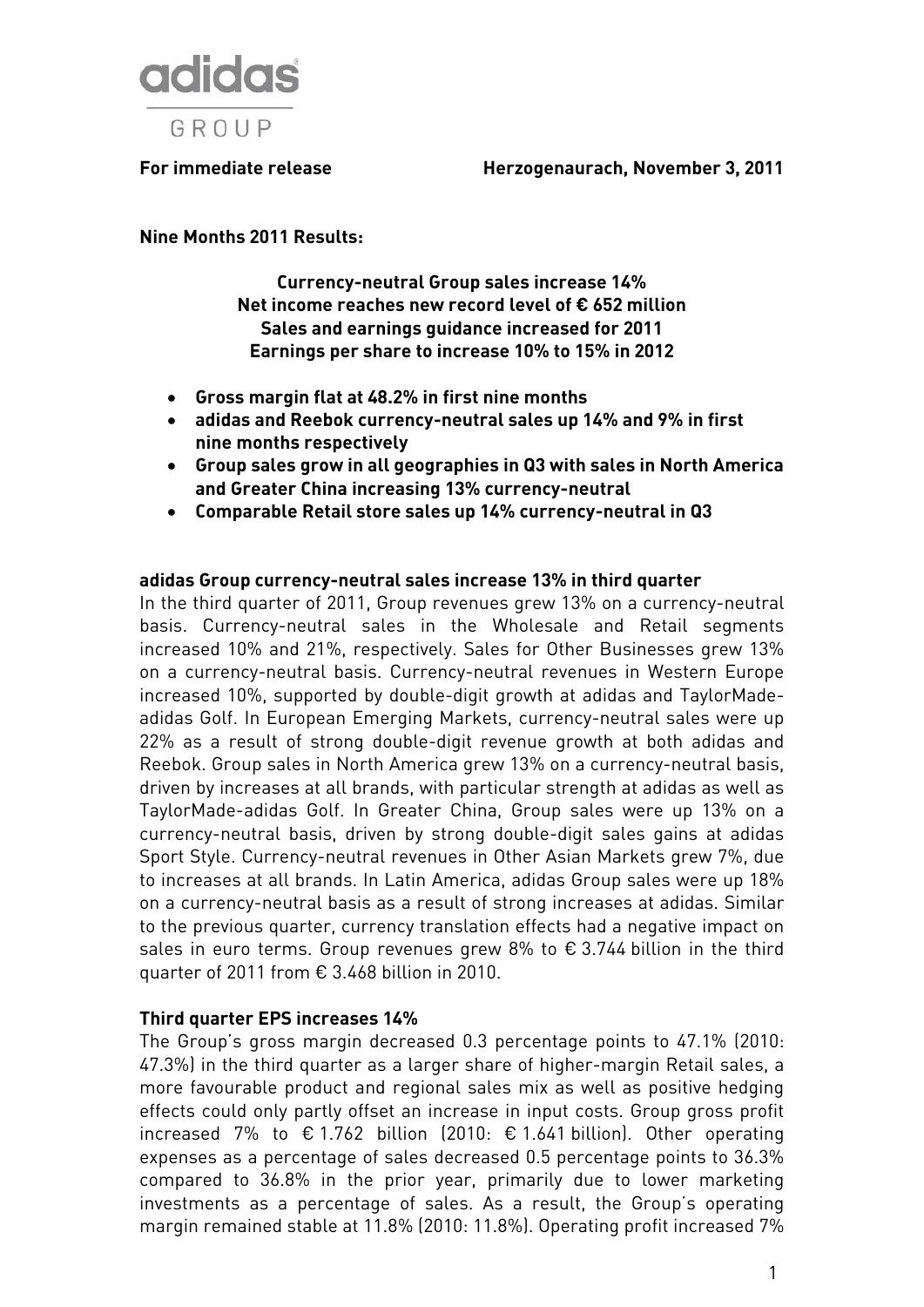# **adidas**

### GROUP

to € 441 million compared to € 411 million in 2010. Net financial expenses decreased 25% to € 23 million (2010: € 31 million), while the Group tax rate improved 270 basis points to 27.3% (2010: 30.0%). As a result, the Group's net income attributable to shareholders increased 14% to € 303 million (2010: € 266 million). Basic and diluted earnings per share for the third quarter increased 14% to € 1.45 (2010: € 1.27).

"Our brands and products are resonating with consumers around the world like never before," commented Herbert Hainer, adidas Group CEO. "Our record third quarter results were driven by growth in all key geographies, brands and channels. We will finish 2011 clearly exceeding our initial expectations after already surpassing our 2008 record earnings mark after the first nine months. Therefore I can already confirm today: 2011 will be another record year for the adidas Group."

#### **adidas Group currency-neutral sales up 14% in first nine months of 2011**

In the first nine months of 2011, Group revenues increased 14% on a currency-neutral basis. Currency translation effects had a negative impact on sales in euro terms. Group revenues grew 11% to € 10.081 billion in the first nine months of 2011 from € 9.059 billion in 2010.

#### **First nine months Group sales increase driven by double-digit growth in all segments**

The adidas Group's sales increase in the first nine months of 2011 was driven by double-digit growth in the Wholesale and Retail segments as well as in Other Businesses. Currency-neutral Wholesale revenues increased 12%, primarily due to double-digit growth at adidas. Currency-neutral Retail sales increased 21% as a result of double-digit adidas and Reebok sales growth. Revenues in Other Businesses increased 13% on a currency-neutral basis, mainly due to double-digit sales growth at TaylorMade-adidas Golf. Rockport and Reebok-CCM Hockey sales also grew. Currency translation effects had a negative impact on segmental sales in euro terms.

|                     | <b>Nine Months</b><br>2011 | <b>Nine Months</b><br>2010 | Change y-o-y<br>in euro terms | Change y-o-y<br>currency-<br>neutral |
|---------------------|----------------------------|----------------------------|-------------------------------|--------------------------------------|
|                     | $\epsilon$ in millions     | $\epsilon$ in millions     | in $%$                        | in $%$                               |
| Wholesale           | 6,869                      | 6,247                      | 10                            |                                      |
| Retail              | 2,015                      | 1,725                      | 17                            | 21                                   |
| Other Businesses    | 1,197                      | 1,086                      | 10                            | 13                                   |
| Total <sup>11</sup> | 10,081                     | 9,059                      | 11                            | 14                                   |

Nine months net sales development by segment

1) Rounding differences may arise in totals.

#### **Currency-neutral sales increase in all regions**

In the first nine months of 2011, currency-neutral adidas Group sales grew in all regions. Revenues in Western Europe increased 10% on a currencyneutral basis, primarily as a result of strong sales growth in Germany,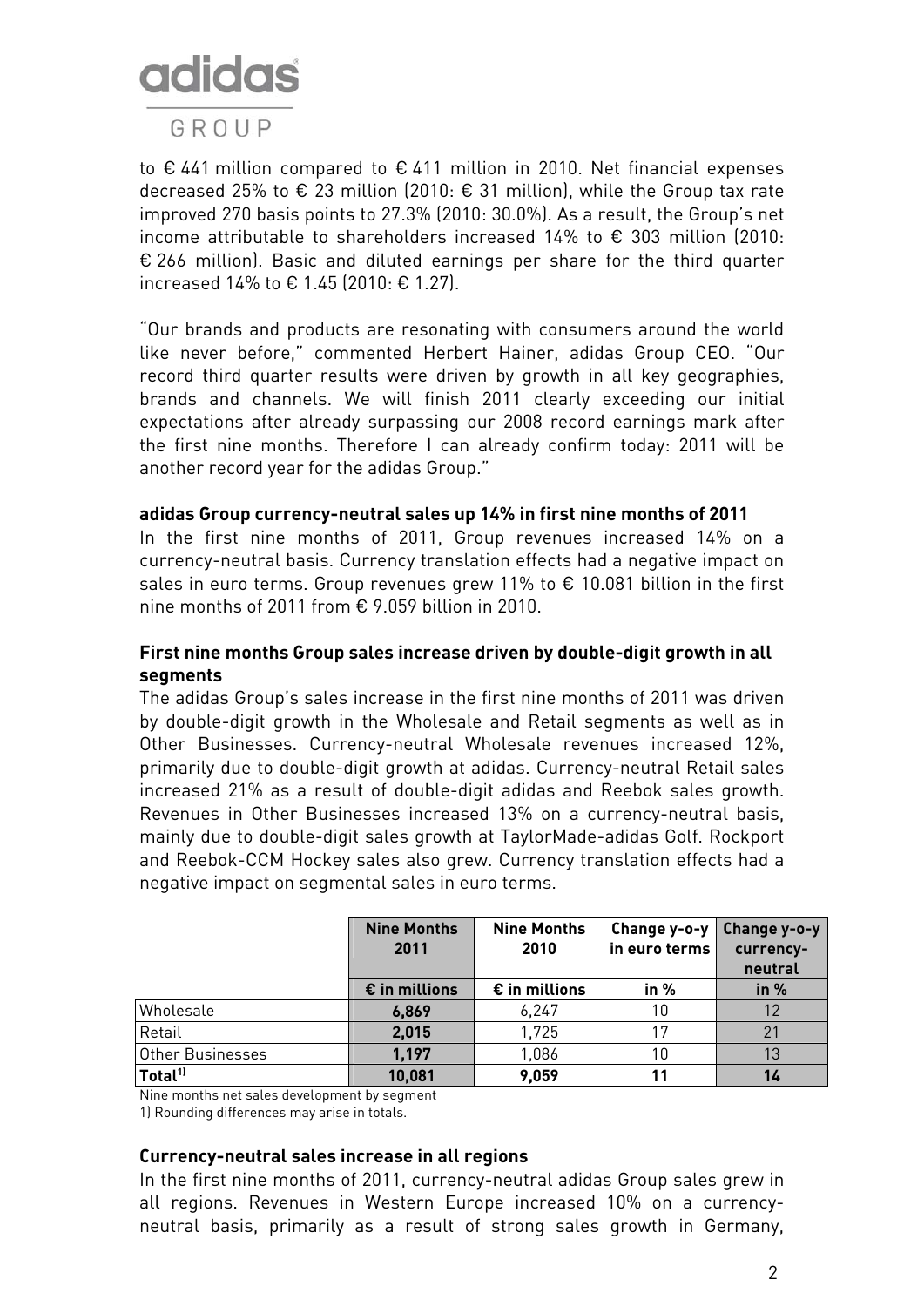# **adidas**

### GROUP

France, Italy and Spain. In European Emerging Markets, Group sales increased 23% on a currency-neutral basis due to growth in most of the region's markets, in particular Russia. Sales for the adidas Group in North America grew 14% on a currency-neutral basis as a result of double-digit sales increases in both the USA and Canada. Sales in Greater China increased 28% on a currency-neutral basis. Currency-neutral revenues in Other Asian Markets grew 7% due to increases in most markets, in particular South Korea. In Latin America, sales grew 14% on a currency-neutral basis, with strong increases in most of the region's major markets. Currency translation effects had a mixed impact on regional sales in euro terms.

|                           | <b>Nine Months</b><br>2011 | <b>Nine Months</b><br>2010 | Change y-o-y in<br>euro terms | Change y-o-y<br>currency-<br>neutral |
|---------------------------|----------------------------|----------------------------|-------------------------------|--------------------------------------|
|                           | $\epsilon$ in millions     | $\epsilon$ in millions     | in %                          | in %                                 |
| Western Europe            | 3,172                      | 2,875                      | 10                            | 10                                   |
| European Emerging Markets | 1,189                      | 1,034                      | 15                            | 23                                   |
| North America             | 2,306                      | 2,140                      | 8                             | 14                                   |
| Greater China             | 900                        | 721                        | 25                            | 28                                   |
| Other Asian Markets       | 1,482                      | 1,359                      | 9                             | 7                                    |
| Latin America             | 1,031                      | 931                        | 11                            | 14                                   |
| Total <sup>11</sup>       | 10,081                     | 9,059                      | 11                            | 14                                   |

Nine months net sales development by region

1) Rounding differences may arise in totals.

#### **Group gross margin remains stable**

The gross margin of the adidas Group remained stable at 48.2% in the first nine months of 2011 (2010: 48.2%). The positive impact from a more favourable product and regional sales mix as well as a larger share of highermargin Retail sales offset the increase in input costs. Gross profit for the adidas Group grew 11% to  $\epsilon$  4.855 billion versus  $\epsilon$  4.368 billion in the prior year.

#### **Group operating profit increases 12%**

In the first nine months of 2011, Group operating profit increased 12% to € 973 million versus € 865 million in 2010. The operating margin of the adidas Group was up 0.1 percentage points to 9.7% (2010: 9.6%). This development was primarily due to the positive effects from lower other operating expenses as a percentage of sales, which more than offset the decrease in other operating income. Other operating expenses as a percentage of sales decreased 0.8 percentage points to 39.6% from 40.5% in 2010. In euro terms, other operating expenses increased 9% to € 3.996 billion (2010: € 3.666 billion), as a result of higher marketing expenditure as well as the expansion of the Group's own-retail activities. Thereof, sales and marketing working budget expenditure amounted to € 1.245 billion, which represents an increase of 8% versus the prior year level (2010: € 1.149 billion). Nevertheless, as a result of the strong revenue development, sales and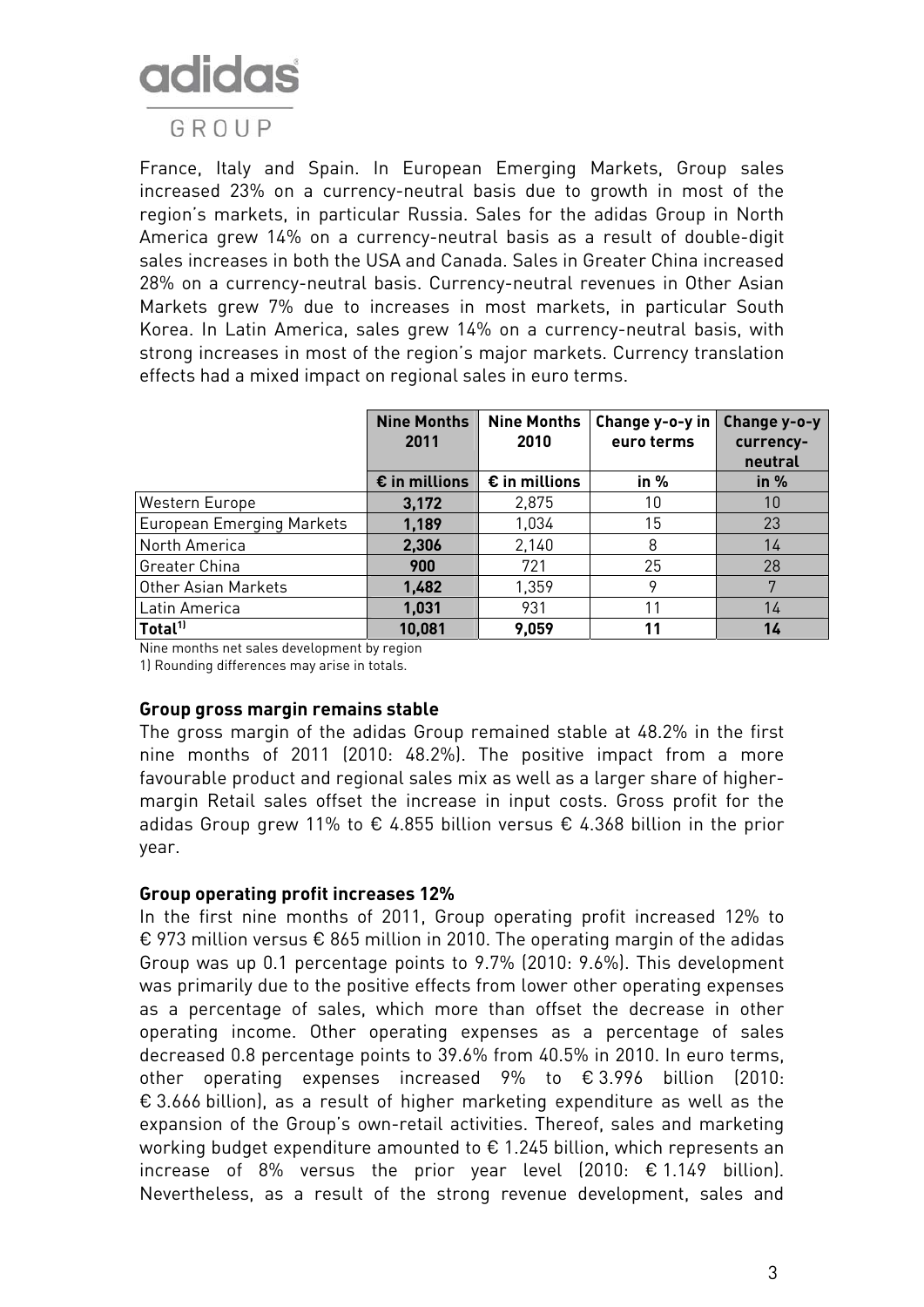

marketing working budget expenditure as a percentage of sales decreased 0.3 percentage points to 12.3% (2010: 12.7%).

#### **Financial income up 13%**

Financial income increased 13% to  $\epsilon$  24 million in the first nine months of 2011 from  $\epsilon$  21 million in the prior year, due to an increase in interest income as well as positive currency translation effects.

#### **Financial expenses increase 11%**

Financial expenses increased 11% to  $\epsilon$  97 million in the first nine months of 2011 (2010: € 87 million), mainly as a result of negative exchange rate effects, which more than offset lower interest expenses. Excluding those effects, financial expenses decreased 7%.

#### **Net income attributable to shareholders up 16%**

Income before taxes (IBT) for the adidas Group increased 13% to € 900 million in the first nine months of 2011 from € 799 million in 2010. The Group's tax rate decreased 2.3 percentage points to 27.4% (2010: 29.7%). As a result, the Group's net income attributable to shareholders increased to  $\epsilon$  652 million from € 560 million in 2010. This represents an increase of 16% versus the prior year level, and marks a new record for the adidas Group.

#### **Earnings per share reach € 3.12**

In the first nine months of 2011, basic and diluted earnings per share amounted to € 3.12 (2010: € 2.68), representing an increase of 16%. The weighted average number of shares used in the calculation was 209,216,186.

#### **Group inventories up 20%**

Group inventories increased 20% to € 2.302 billion at the end of September 2011 versus € 1.926 billion in 2010. On a currency-neutral basis, inventories also grew 20%, reflecting input cost increases as well as the Group's expectations for continued growth in the coming quarters.

#### **Accounts receivable increase 4%**

At the end of September 2011, Group receivables increased 4% to € 2.251 billion (2010: € 2.166 billion). On a currency-neutral basis, receivables were up 5%. This growth is lower than the 13% currency-neutral Group sales increase in the third quarter of 2011.

#### **Net borrowings down € 153 million**

Net borrowings at September 30, 2011 amounted to  $\epsilon$  750 million, which represents a decrease of  $\epsilon$  153 million, or 17%, versus  $\epsilon$  903 million at the end of September 2010. The decrease was driven by the strong operating cash flow development over the past twelve months. Currency translation had a positive effect in an amount of € 39 million. The Group's ratio of net borrowings over 12-month rolling EBITDA decreased to 0.6 at the end of September 2011 versus 0.7 in the prior year.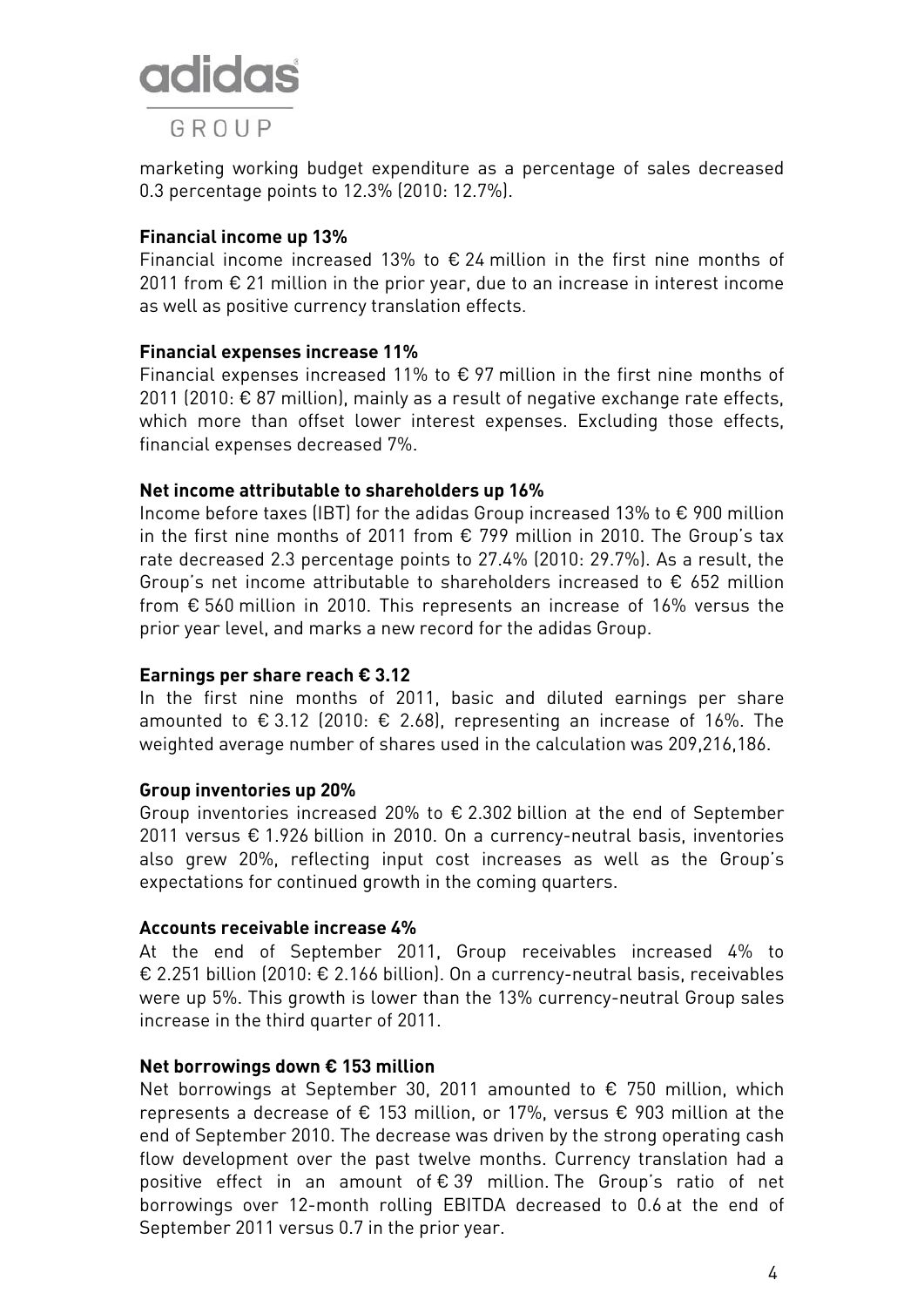

#### **adidas Group increases full year 2011 sales and earnings guidance**

After the stronger than expected performance in the first nine months, Management has increased the full year 2011 adidas Group sales and earnings guidance. Management now forecasts **adidas Group** sales to increase at a rate approaching 12% on a currency-neutral basis in 2011 (previously: increase at around 10%). This will be driven by the Group's high exposure to fast-growing emerging markets, the further expansion of Retail as well as continued momentum at all key brands. Currency-neutral **Wholesale** segment revenues are projected to increase at a high-single-digit rate compared to the prior year due to strong performance of the adidas brand in Greater China, North America and Latin America. adidas Group currency-neutral **Retail** segment sales are now projected to grow at a highteens rate in 2011 (previously: increase at a mid-teens rate). Comparable store sales are expected to contribute to the revenue growth at a higher rate than the expansion of the Group's own-retail store base. Segmental revenues of **Other Businesses** are now projected to increase at a high-single-digit rate on a currency-neutral basis (previously: increase at a mid- to high-singledigit rate).

In 2011, the adidas Group's gross margin is forecasted to reach a level between 47.5% and 48.0% (2010: 47.8%). Group gross margin will benefit from positive regional mix effects. In addition, improvements in the Retail segment as well as at the Reebok brand will positively influence the development of the Group's gross margin. However, these positive effects will be offset by several factors. In particular, sourcing costs will increase significantly compared to the prior year as a result of rising raw material costs and capacity constraints.

The adidas Group's other operating expenses as a percentage of sales are expected to decrease modestly in 2011 (2010: 42.1%). Sales and marketing working budget expenses as a percentage of sales are also projected to decline modestly compared to the prior year. Marketing investments to support Reebok's growth strategy in the men's training and women's fitness categories, as well as investments to support growth in the Group's key attack markets – North America, Greater China and Russia/CIS – will be offset by the non-recurrence of expenses in relation to adidas' presence at the 2010 FIFA World Cup™.

In 2011, the operating margin for the adidas Group is expected to increase to a level between 7.5% and 8.0% (2010: 7.5%). In addition, Management expects lower interest expenses in 2011 due to a lower average level of net borrowings. As a result of these developments and in light of the Group's increased sales expectations, earnings per share are now projected to increase at a rate approaching 16% to a level around € 3.15 (previously: increase at a rate approaching 15% to a level between € 3.10 and € 3.12; 2010: € 2.71).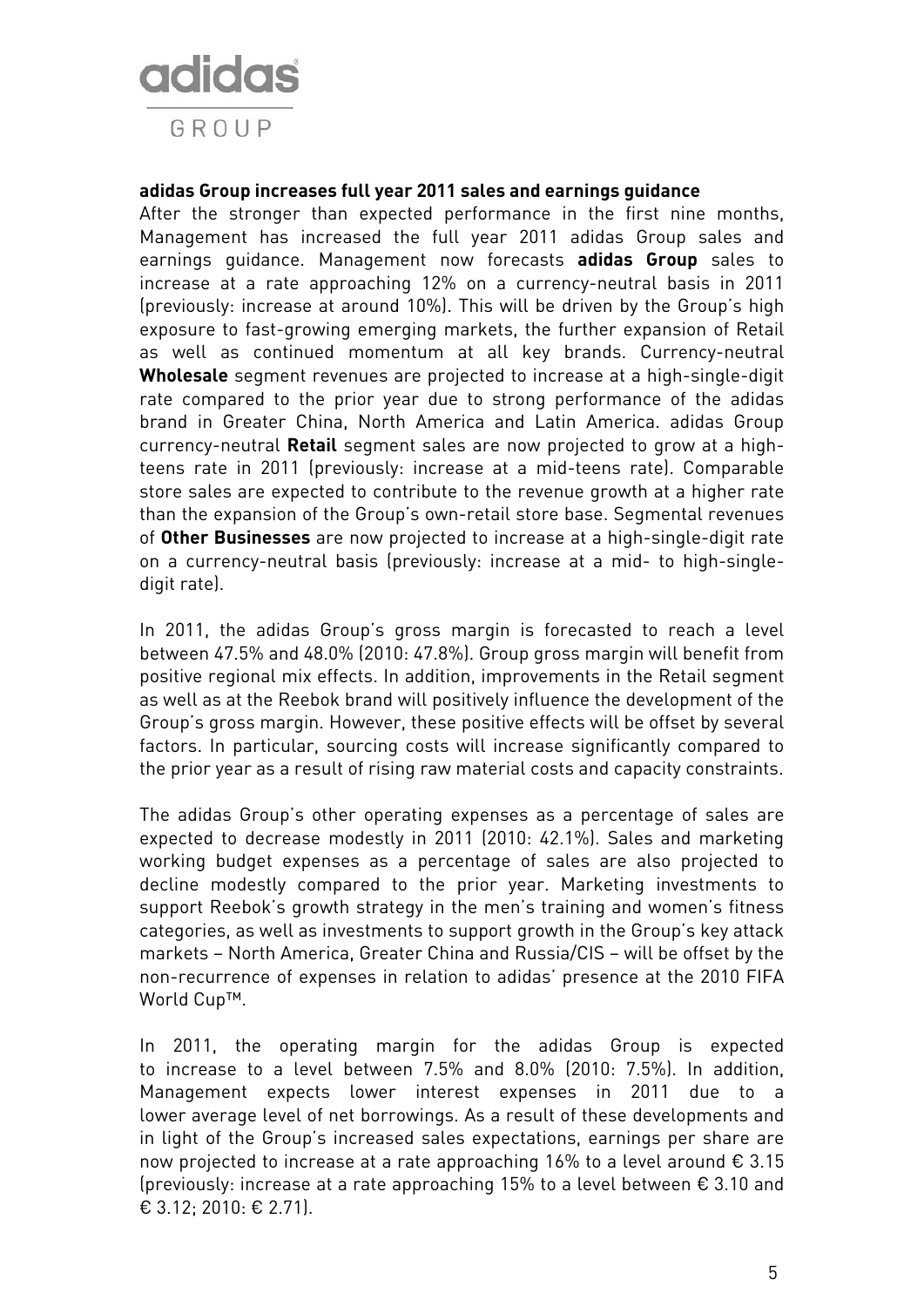

#### **adidas Group prepared for successful 2012**

Assuming no significant deterioration in the economic environment, Management expects adidas Group sales and earnings to increase in 2012. Based on the strong momentum of the Group's brands as well as the opportunities provided by the UEFA EURO 2012™ and the London 2012 Olympic Games, sales are projected to increase at a mid- to high-single-digit rate on a currency-neutral basis. Increases in input and labour costs as well as currency volatility will continue to be headwinds for the development of Group profitability as in 2011. Nevertheless, due to operating leverage, earnings per share are forecasted to increase faster than sales, at a rate between 10% and 15%. A detailed 2012 outlook will be given with the presentation of the Group's 2011 full year results on March 7, 2012.

Herbert Hainer stated: "2011 has been the perfect start to our Route 2015 journey. The traction we are gaining as we implement our strategies is especially pleasing as the external environment is not without its challenges, be it the economic uncertainty, stalling consumer confidence or struggling regional competitors. Although we continue to face pressures from higher input costs as well as volatility on currency markets, we are well prepared for continued top- and bottom-line growth. The major sporting events next year provide excellent opportunities for us to extend our current momentum. You will see us capitalise on these and other opportunities supported by a fresh new wave of exciting product innovation, some of which you will already see in the fourth quarter of 2011."

\*\*\*

#### **Contacts:**

**Media Relations Investor Relations**  Jan Runau John-Paul O'Meara Chief Corporate Communication Officer Vice President Investor Relations Tel.: +49 (0) 9132 84-3830 Tel.: +49 (0) 9132 84-2751

Katja Schreiber Christian Stoehr Senior Corporate PR Manager **Investor Relations Manager** Tel.: +49 (0) 9132 84-3810 Tel.: +49 (0) 9132 84-4989

 Johannes Fink Investor Relations Manager Tel.: +49 (0) 9132 84-3461

Please visit our corporate website: www.adidas-Group.com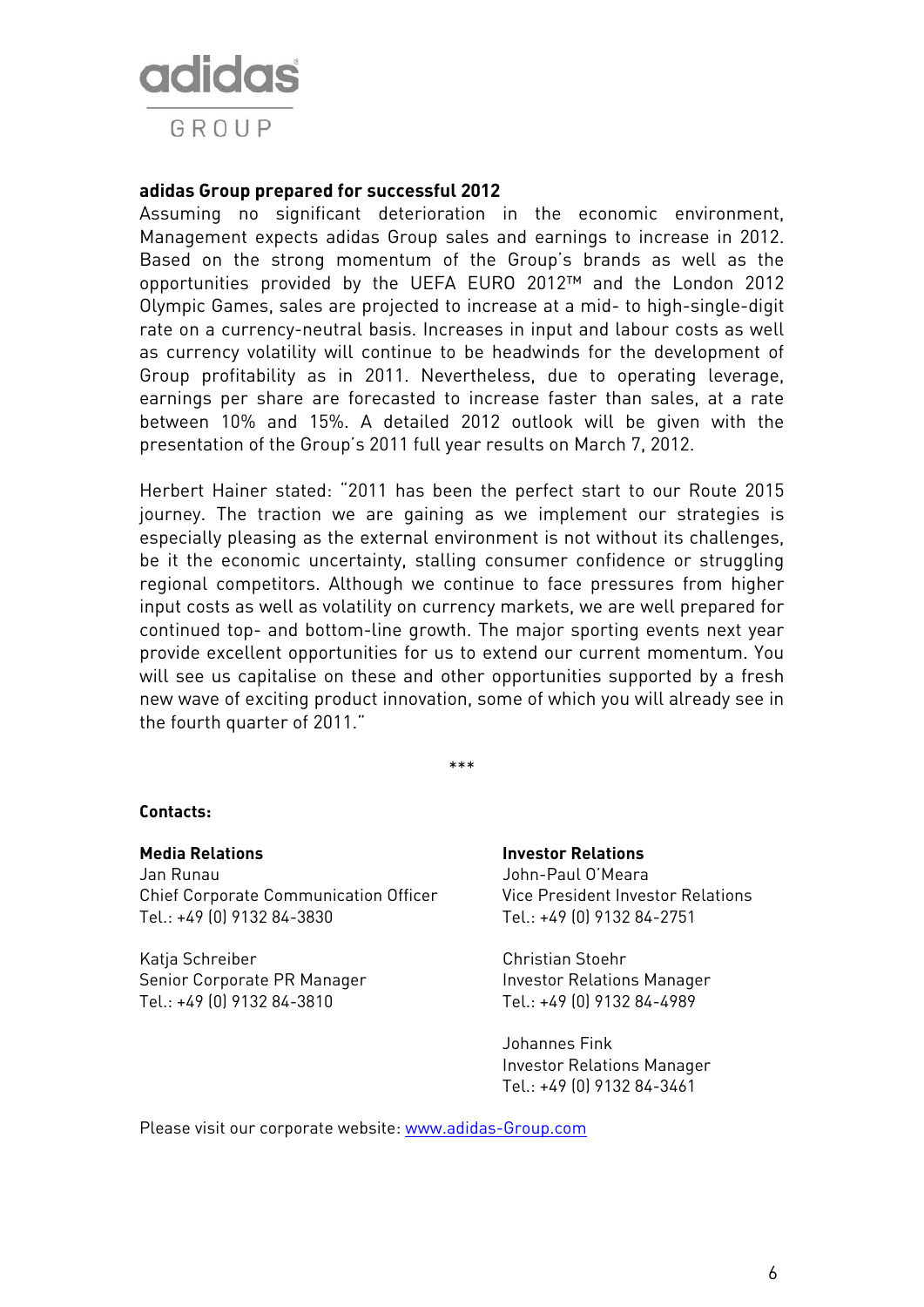## adidas GROUP

#### **adidas AG Consolidated Income Statement (IFRS)**

| € in millions                                        | Third quarter<br>2011 | Third quarter<br>2010 | Change                |  |
|------------------------------------------------------|-----------------------|-----------------------|-----------------------|--|
|                                                      |                       |                       |                       |  |
| Net sales                                            | 3.744                 | 3.468                 | 8.0<br>$\frac{0}{n}$  |  |
| Cost of sales                                        | 1,982                 | 1,827                 | 8.5<br>%              |  |
| <b>Gross profit</b>                                  | 1,762                 | 1,641                 | 7.4 %                 |  |
| 1% of net sales)                                     | 47.1%                 | 47.3%                 | $(0.3)$ pp            |  |
| Royalty and commission income                        | 23                    | 26                    | $(11.9)$ %            |  |
| Other operating income                               | 14                    | 19                    | $[23.4]$ %            |  |
| Other operating expenses                             | 1,358                 | 1,275                 | 6.5%                  |  |
| [% of net sales]                                     | 36.3%                 | 36.8%                 | $(0.5)$ pp            |  |
| <b>Operating profit</b>                              | 441                   | 411                   | 7.3%                  |  |
| [% of net sales]                                     | 11.8%                 | 11.8%                 | $(0.1)$ pp            |  |
| Financial income                                     | 10                    | 6                     | 80.6 %                |  |
| Financial expenses                                   | 33                    | 37                    | (8.8)%                |  |
| Income before taxes                                  | 418                   | 380                   | 10.0<br>%             |  |
| [% of net sales]                                     | 11.2%                 | 11.0%                 | $0.2$ pp              |  |
| Income taxes                                         | 114                   | 114                   | 0.2%                  |  |
| [% of income before taxes]                           | 27.3%                 | 30.0%                 | $(2.7)$ pp            |  |
| <b>Net income</b>                                    | 304                   | 266                   | 14.1<br>%             |  |
| [% of net sales]                                     | 8.1%                  | 7.7%                  | $0.4$ pp              |  |
| Net income attributable to shareholders              | 303                   | 266                   | 14.1<br>$\%$          |  |
| I% of net sales)                                     | 8.1%                  | 7.7%                  | 0.4<br>pp             |  |
| Net income attributable to non-controlling interests | 1                     | 0                     | 70.5<br>%             |  |
| Basic earnings per share (in €)                      | 1.45                  | 1.27                  | 14.1<br>$\frac{a}{2}$ |  |
| Diluted earnings per share (in $\epsilon$ )          | 1.45                  | 1.27                  | 14.1<br>%             |  |

#### **Net Sales**

| l€ in millions            | Third quarter<br>2011 | Third quarter<br>2010 | Change                | Change<br>(currency-neutral) |
|---------------------------|-----------------------|-----------------------|-----------------------|------------------------------|
| Wholesale                 | 2,577                 | 2,421                 | $\%$<br>6.4           | $10.5\frac{6}{6}$            |
| Retail                    | 757                   | 665                   | $\%$<br>13.8          | $\%$<br>20.6                 |
| Other Businesses          | 411                   | 382                   | $\%$<br>7.3           | 12.5 %                       |
|                           |                       |                       |                       |                              |
| Western Europe            | 1,211                 | 1,102                 | $\%$<br>9.9           | 10.2 %                       |
| European Emerging Markets | 438                   | 400                   | $\frac{0}{0}$<br>9.5  | 22.0 %                       |
| North America             | 855                   | 828                   | $\%$<br>3.3           | 12.7%                        |
| Greater China             | 348                   | 317                   | $\%$<br>9.7           | 13.4<br>$\%$                 |
| Other Asian Markets       | 527                   | 491                   | 7.3<br>$\frac{0}{0}$  | $7.3\%$                      |
| Latin America             | 365                   | 330                   | 10.7<br>$\%$          | 17.8 %                       |
|                           |                       |                       |                       |                              |
| adidas                    | 2,794                 | 2,523                 | $\%$<br>10.7          | 14.9%                        |
| Reebok                    | 564                   | 585                   | $(3.7)$ %             | 2.2<br>%                     |
| TaylorMade-adidas Golf    | 244                   | 221                   | 10.3<br>$\frac{0}{0}$ | 16.1<br>$\frac{0}{0}$        |
| Rockport                  | 72                    | 73                    | $(0.8)$ %             | 5.9<br>$\%$                  |
| Reebok-CCM Hockey         | 70                    | 66                    | 7.1<br>$\%$           | 10.3 %                       |

Rounding differences may arise in percentages and totals.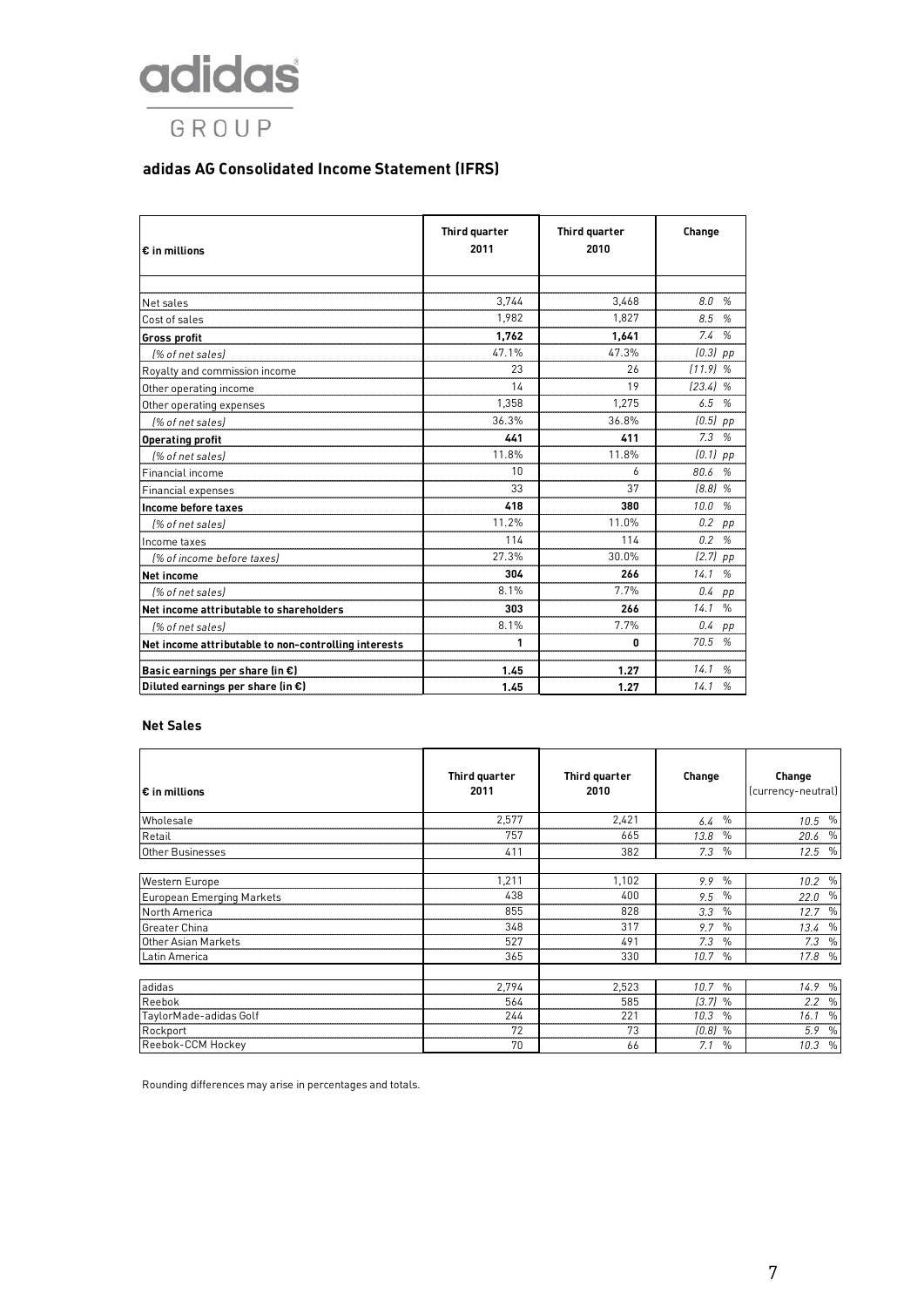## adidas GROUP

#### **adidas AG Consolidated Income Statement (IFRS)**

| € in millions                                        | Nine months<br>2011 | Nine months<br>2010 | Change                |  |
|------------------------------------------------------|---------------------|---------------------|-----------------------|--|
|                                                      |                     |                     |                       |  |
| Net sales                                            | 10,081              | 9.059               | 11.3<br>$\frac{1}{2}$ |  |
| Cost of sales                                        | 5,226               | 4.691               | 11.4<br>%             |  |
| <b>Gross profit</b>                                  | 4,855               | 4,368               | 11.1<br>$\frac{1}{2}$ |  |
| [% of net sales]                                     | 48.2%               | 48.2%               | $(0.1)$ pp            |  |
| Royalty and commission income                        | 64                  | 72                  | $111.4$ %             |  |
| Other operating income                               | 50                  | 91                  | [44.6]%               |  |
| Other operating expenses                             | 3.996               | 3,666               | 9.0%                  |  |
| [% of net sales]                                     | 39.6%               | 40.5%               | $(0.8)$ pp            |  |
| <b>Operating profit</b>                              | 973                 | 865                 | 12.5 %                |  |
| 1% of net sales)                                     | 9.7%                | 9.6%                | 0.1<br>pp             |  |
| Financial income                                     | 24                  | 21                  | 12.6<br>$\frac{0}{2}$ |  |
| <b>Financial expenses</b>                            | 97                  | 87                  | 10.9<br>%             |  |
| Income before taxes                                  | 900                 | 799                 | 12.7%                 |  |
| [% of net sales]                                     | 8.9%                | 8.8%                | 0.1<br>pp             |  |
| Income taxes                                         | 247                 | 238                 | 3.9<br>%              |  |
| [% of income before taxes]                           | 27.4%               | 29.7%               | $(2.3)$ pp            |  |
| <b>Net income</b>                                    | 653                 | 561                 | 16.4%                 |  |
| [% of net sales]                                     | 6.5%                | 6.2%                | 0.3<br>pp             |  |
| Net income attributable to shareholders              | 652                 | 560                 | 16.4%                 |  |
| [% of net sales]                                     | 6.5%                | 6.2%                | 0.3<br>pp             |  |
| Net income attributable to non-controlling interests | 1                   | 1                   | $(32.0)$ %            |  |
| Basic earnings per share (in €)                      | 3.12                | 2.68                | 16.4<br>$\frac{0}{2}$ |  |
| Diluted earnings per share (in $\epsilon$ )          | 3.12                | 2.68                | 16.4%                 |  |

#### **Net Sales**

| l€ in millions            | Nine months<br>2011 | <b>Nine months</b><br>2010 | Change                | Change<br>(currency-neutral) |
|---------------------------|---------------------|----------------------------|-----------------------|------------------------------|
| Wholesale                 | 6,869               | 6,247                      | $\%$<br>10.0          | 11.7 %                       |
| Retail                    | 2,015               | 1,725                      | $\frac{0}{0}$<br>16.8 | 20.6 %                       |
| Other Businesses          | 1,197               | 1,086                      | $\%$<br>10.3          | 12.9%                        |
|                           |                     |                            |                       |                              |
| Western Europe            | 3,172               | 2,875                      | $\%$<br>10.4          | 9.8%                         |
| European Emerging Markets | 1,189               | 1,034                      | $\%$<br>15.1          | $\%$<br>22.9                 |
| North America             | 2,306               | 2,140                      | $\%$<br>7.8           | 14.2%                        |
| <b>Greater China</b>      | 900                 | 721                        | 24.9<br>$\frac{0}{0}$ | 27.5 %                       |
| Other Asian Markets       | 1,482               | 1.359                      | 9.1<br>$\frac{0}{0}$  | 6.7 %                        |
| Latin America             | 1,031               | 931                        | 10.8<br>$\%$          | 13.6 %                       |
|                           |                     |                            |                       |                              |
| adidas                    | 7,467               | 6,624                      | 12.7<br>$\frac{0}{0}$ | 14.5%                        |
| Reebok                    | 1,467               | 1.396                      | 5.1<br>$\%$           | 9.2 %                        |
| TaylorMade-adidas Golf    | 814                 | 713                        | 14.1<br>$\%$          | 16.6 %                       |
| Rockport                  | 186                 | 187                        | $(0.3)$ %             | 3.7<br>$\%$                  |
| Reebok-CCM Hockey         | 148                 | 138                        | 6.7<br>$\%$           | $\%$<br>8.1                  |

Rounding differences may arise in percentages and totals.